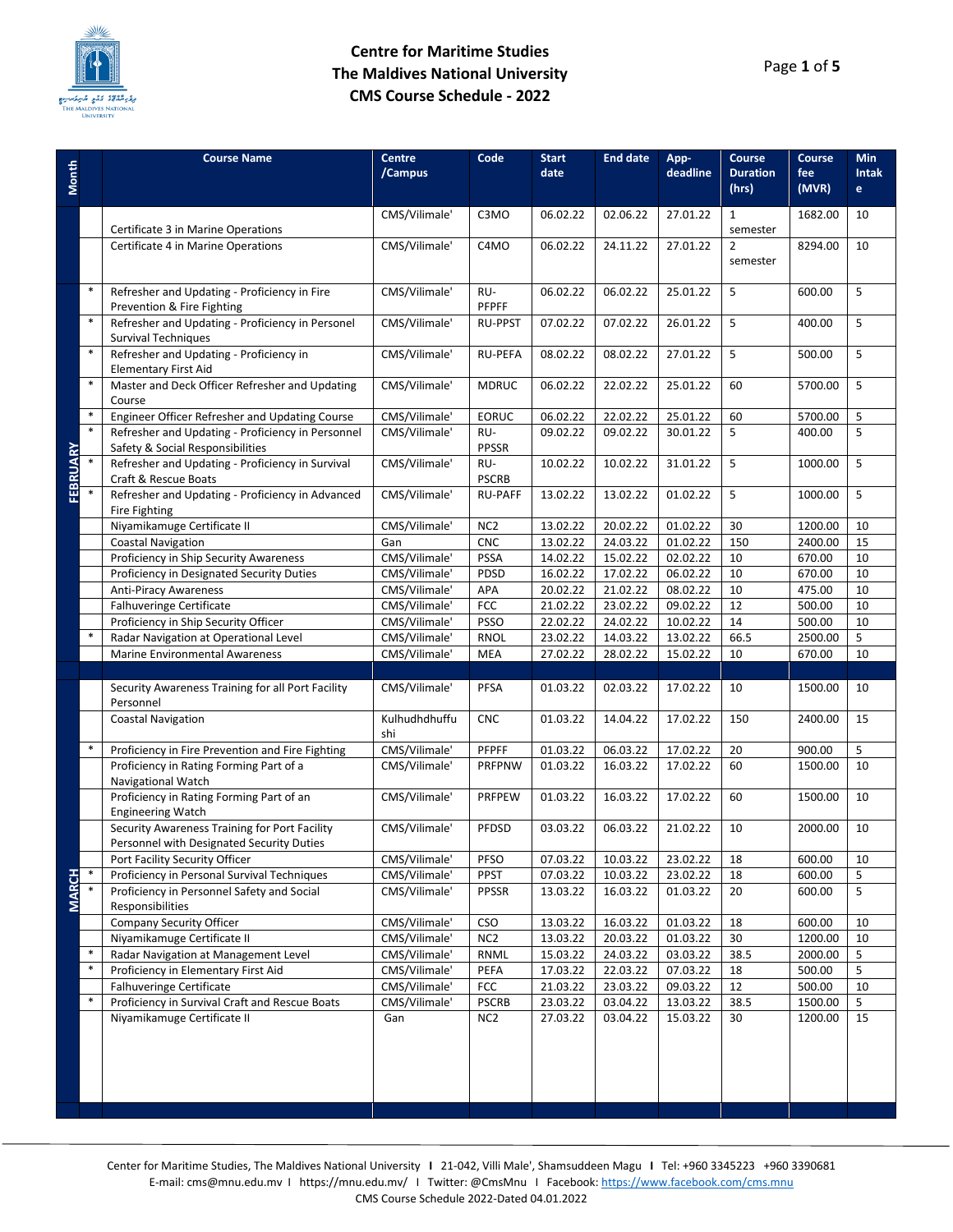

|              | <b>UNIVERSITY</b> |                                                                        |                                              |                 |          |          |          |      |         |    |
|--------------|-------------------|------------------------------------------------------------------------|----------------------------------------------|-----------------|----------|----------|----------|------|---------|----|
|              |                   | Niyamikamuge Certificate II                                            | CMS/Vilimale'                                | NC <sub>2</sub> | 04.04.22 | 14.04.22 | 23.03.22 | 30   | 1200.00 | 10 |
|              | $\ast$            | Proficiency in Advanced Fire Fighting                                  | CMS/Vilimale'                                | PAFF            | 04.04.22 | 18.04.22 | 23.03.22 | 39.5 | 1500.00 | 5  |
|              |                   | Proficiency in Basic Oil and Chemical Tanker                           | CMS/Vilimale'                                | PBOCTO          | 04.04.22 | 21.04.22 | 23.03.22 | 47   | 1500.00 | 10 |
|              |                   | Operations                                                             |                                              |                 |          |          |          |      |         |    |
|              |                   | Shipboard Draught Surveying                                            | CMS/Vilimale'                                | SBDS            | 04.04.22 | 16.05.22 | 23.03.22 | 100  | 7000.00 | 10 |
|              |                   | Falhuveringe Certificate                                               | Gan                                          | <b>FCC</b>      | 04.04.22 | 06.04.22 | 23.03.22 | 12   | 500.00  | 15 |
|              | $\ast$            | Proficiency in Crisis Management and Human                             | CMS/Vilimale'                                | PCMHB           | 10.04.22 | 13.04.22 | 29.03.22 | 14   | 500.00  | 5  |
| <b>APRIL</b> | $\ast$            | Behavior                                                               |                                              |                 |          |          |          |      |         |    |
|              |                   | Proficiency in Crowd Management                                        | CMS/Vilimale'                                | <b>PCM</b>      | 14.04.22 | 17.04.22 | 04.04.22 | 8    | 450.00  | 5  |
|              |                   | Falhuveringe Certificate<br>Niyamikamuge Certificate II                | CMS/Vilimale'                                | FCC             | 14.04.22 | 19.04.22 | 04.04.22 | 12   | 500.00  | 10 |
|              |                   |                                                                        | Kulhudhdhuffu<br>shi                         | NC <sub>2</sub> | 17.04.22 | 27.04.22 | 05.04.22 | 30   | 1200.00 | 15 |
|              |                   | Petroleum Safety and Quantity Assessment                               | CMS/Vilimale'                                | PSQA            | 17.04.22 | 27.04.22 | 05.04.22 | 30   | 1150.00 | 10 |
|              | $\ast$            | Proficiency in Medical Care                                            | CMS/Vilimale'                                | <b>PMC</b>      | 18.04.22 | 11.05.22 | 06.04.22 | 48   | 1500.00 | 5  |
|              |                   | Falhuveringe Certificate                                               | Kulhudhdhuffu                                | FCC             | 27.04.22 | 09.05.22 | 17.04.22 | 12   | 500.00  | 15 |
|              |                   |                                                                        | shi                                          |                 |          |          |          |      |         |    |
|              |                   |                                                                        |                                              |                 |          |          |          |      |         |    |
|              |                   | Master and Deck Officer Refresher and Updating                         | CMS/Vilimale'                                | <b>MDRUC</b>    | 08.05.22 | 24.05.22 | 19.04.22 | 60   | 5700.00 | 10 |
|              |                   | Course                                                                 |                                              |                 |          |          |          |      |         |    |
|              |                   | Engineer Officer Refresher and Updating Course                         | CMS/Vilimale'                                | <b>EORUC</b>    | 08.05.22 | 24.05.22 | 19.04.22 | 60   | 5700.00 | 10 |
|              | $\ast$            | Proficiency in Medical First Aid                                       | CMS/Vilimale'                                | <b>PMFA</b>     | 08.05.22 | 16.05.22 | 19.04.22 | 33.5 | 750.00  | 5  |
|              |                   | <b>Coastal Navigation</b>                                              | CMS/Vilimale'                                | <b>CNC</b>      | 08.05.22 | 19.06.22 | 19.04.22 | 150  | 2400.00 | 10 |
|              |                   | Refresher and Updating - Proficiency in Fire                           | CMS/Vilimale'                                | RU-             | 08.05.22 | 08.05.22 | 19.04.22 | 5    | 600.00  | 10 |
|              |                   | Prevention & Fire Fighting                                             |                                              | PFPFF           |          |          |          |      |         |    |
|              |                   | Refresher and Updating - Proficiency in Personel                       | CMS/Vilimale'                                | <b>RU-PPST</b>  | 09.05.22 | 09.05.22 | 20.04.22 | 5    | 400.00  | 10 |
|              |                   | <b>Survival Techniques</b>                                             |                                              |                 |          |          |          |      |         |    |
|              |                   | Refresher and Updating - Proficiency in<br><b>Elementary First Aid</b> | CMS/Vilimale'                                | <b>RU-PEFA</b>  | 10.05.22 | 10.05.22 | 21.04.22 | 5    | 500.00  | 10 |
| <b>MAY</b>   |                   | Refresher and Updating - Proficiency in Personel                       | CMS/Vilimale'                                | RU-             | 11.05.22 | 11.05.22 | 24.04.22 | 5    | 400.00  | 10 |
|              |                   | Safety & Social Resposibilities                                        |                                              | <b>PPSSR</b>    |          |          |          |      |         |    |
|              |                   | Refresher and Updating - Proficiency in Survival                       | CMS/Vilimale'                                | RU-             | 12.05.22 | 12.05.22 | 25.04.22 | 5    | 1000.00 | 10 |
|              |                   | Craft & Rescue Boats                                                   |                                              | <b>PSCRB</b>    |          |          |          |      |         |    |
|              |                   | Refresher and Updating - Proficiency in Advanced                       | CMS/Vilimale'                                | <b>RU-PAFF</b>  | 15.05.22 | 15.05.22 | 26.04.22 | 5    | 1000.00 | 10 |
|              |                   | Fire Fighting                                                          |                                              |                 |          |          |          |      |         |    |
|              |                   | Proficiency in Fire Prevention and Fire Fighting                       | CMS/Vilimale'                                | PFPFF           | 16.05.22 | 19.05.22 | 27.04.22 | 20   | 900.00  | 10 |
|              |                   | Proficiency in Personal Survival Techniques                            | CMS/Vilimale'                                | <b>PPST</b>     | 22.05.22 | 25.05.22 | 10.05.22 | 18   | 600.00  | 10 |
|              |                   | Electronic Chart Display & Information Systems                         | CMS/Vilimale'                                | <b>ECDIS</b>    | 24.05.22 | 02.06.22 | 12.05.22 | 40   | 5000.00 | 3  |
|              |                   | (ECDIS Generic)                                                        |                                              |                 |          |          |          |      |         |    |
|              |                   | Proficiency in Elementary First Aid                                    | CMS/Vilimale'                                | PEFA            | 26.05.22 | 31.05.22 | 16.05.22 | 18   | 500.00  | 10 |
|              |                   |                                                                        |                                              |                 |          |          |          |      |         |    |
|              |                   | Proficiency in Personnel Safety and Social<br>Responsibilities         | CMS/Vilimale'                                | <b>PPSSR</b>    | 01.06.22 | 06.06.22 | 22.05.22 | 20   | 600.00  | 10 |
|              |                   | Radar Navigation at Operational Level                                  | CMS/Vilimale'                                | <b>RNOL</b>     | 01.06.22 | 20.06.22 | 22.05.22 | 66.5 | 2500.00 | 10 |
|              | $\ast$            | Shipboard Draught Surveying                                            | CMS/Vilimale'                                | SBDS            | 01.06.22 | 28.06.22 | 22.05.22 | 100  | 7000.00 | 5  |
|              | $\ast$            | Proficiency in Basic Oil and Chemical Tanker                           | CMS/Vilimale'                                | PBOCTO          | 01.06.22 | 14.06.22 | 22.05.22 | 47   | 1500.00 | 5  |
|              |                   | Operations                                                             |                                              |                 |          |          |          |      |         |    |
| <b>JUNE</b>  | $\ast$            | Proficiency in Rating Forming Part of a                                | CMS/Vilimale'                                | PRFPNW          | 01.06.22 | 16.06.22 | 22.05.22 | 60   | 1500.00 | 5  |
|              |                   | Navigational Watch                                                     |                                              |                 |          |          |          |      |         |    |
|              | $\ast$            | Proficiency in Rating Forming Part of an                               | CMS/Vilimale'                                | PRFPEW          | 01.06.22 | 16.06.22 | 22.05.22 | 60   | 1500.00 | 5  |
|              |                   | <b>Engineering Watch</b>                                               |                                              |                 |          |          |          |      |         |    |
|              |                   | Proficiency in Survival Craft and Rescue Boats                         | CMS/Vilimale'                                | <b>PSCRB</b>    | 07.06.22 | 16.06.22 | 26.05.22 | 38.5 | 1500.00 | 10 |
|              |                   | Niyamikamuge Certificate II                                            | CMS/Vilimale'                                | NC <sub>2</sub> | 19.06.22 | 26.06.22 | 07.06.22 | 30   | 1200.00 | 10 |
|              |                   | Proficiency in Advanced Fire Fighting                                  | CMS/Vilimale'                                | PAFF            | 19.06.22 | 28.06.22 | 07.06.22 | 39.5 | 1500.00 | 10 |
|              |                   | Falhuveringe Certificate                                               | CMS/Vilimale'                                | <b>FCC</b>      | 27.06.22 | 29.06.22 | 15.06.22 | 12   | 500.00  | 10 |
|              |                   |                                                                        | Academic Break from 03.07.2022 to 28.07.2022 |                 |          |          |          |      |         |    |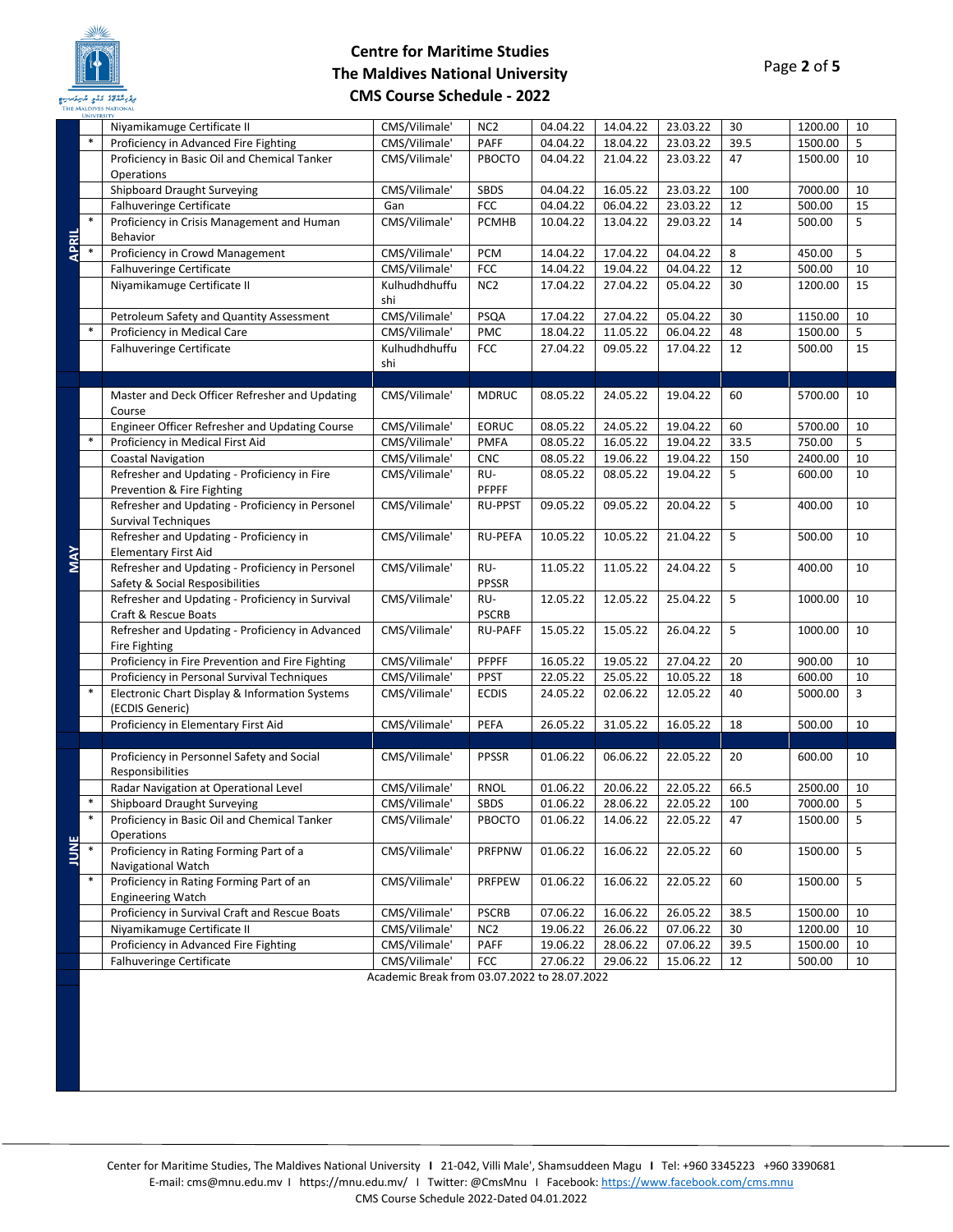

|                  | THE MALDIVES INATIONAL<br><b>UNIVERSITY</b><br>Certificate 3 in Marine Operations           | CMS/Vilimale'                  | C3MO                          | 14.08.22             | 24.11.22             | 31.07.22             | $\mathbf{1}$    | 1682.00            | 10       |
|------------------|---------------------------------------------------------------------------------------------|--------------------------------|-------------------------------|----------------------|----------------------|----------------------|-----------------|--------------------|----------|
|                  |                                                                                             |                                |                               |                      |                      |                      | semester        |                    |          |
|                  | Certificate 4 in Marine Operations                                                          | CMS/Vilimale'                  | C4MO                          | 14.08.22             | 02.06.23             | 31.07.22             | $\overline{2}$  | 8294.00            | 10       |
|                  | <b>Coastal Navigation</b>                                                                   | Hithadhoo                      | <b>CNC</b>                    | 14.08.22             | 22.09.22             | 02.08.22             | semester<br>150 | 2400.00            | 15       |
|                  | Global Maritime Distress and Safety System (GOC)                                            | CMS/Vilimale'                  | <b>GMDSS</b>                  | 14.08.22             | 19.09.22             | 02.08.22             | 132             | 2200.00            | 5        |
| AUGUSTT          | Proficiency in Medical First Aid                                                            | CMS/Vilimale'                  | <b>PMFA</b>                   | 14.08.22             | 22.08.22             | 02.08.22             | 33.5            | 750.00             | 10       |
|                  | Proficiency in Ship Security Awareness                                                      | CMS/Vilimale'                  | <b>PSSA</b>                   | 14.08.22             | 15.08.21             | 02.08.22             | 10              | 670.00             | 10       |
|                  | Radar Navigation at Management Level                                                        | CMS/Vilimale'                  | RNML                          | 14.08.22             | 23.08.22             | 02.08.22             | 38.5            | 2000.00            | 10       |
|                  | Proficiency in Designated Security Duties                                                   | CMS/Vilimale'                  | PDSD                          | 16.08.22             | 17.08.22             | 04.08.22             | 10              | 670.00             | 10       |
|                  | <b>Anti-Piracy Awareness</b>                                                                | CMS/Vilimale'                  | APA                           | 18.08.22             | 21.08.22             | 08.08.22             | 10              | 475.00             | 10       |
|                  | Proficiency in Basic Oil and Chemical Tanker                                                | CMS/Vilimale'                  | PBOCTO                        | 21.08.22             | 01.09.22             | 09.08.22             | 47              | 1500.00            | 10       |
|                  | Operations                                                                                  |                                |                               |                      |                      |                      |                 |                    |          |
|                  | <b>Marine Environmental Awareness</b>                                                       | CMS/Vilimale'                  | <b>MEA</b>                    | 22.08.22             | 23.08.22             | 10.08.22             | 10              | 670.00             | 10       |
|                  | Electronic Chart Display & Information Systems                                              | CMS/Vilimale'                  | <b>ECDIS</b>                  | 24.08.22             | 04.09.22             | 14.08.22             | 40              | 5000.00            | 6        |
|                  | (ECDIS Generic)                                                                             |                                |                               |                      |                      |                      |                 |                    |          |
|                  | Proficiency in Ship Security Officer                                                        | CMS/Vilimale'                  | <b>PSSO</b>                   | 24.08.22             | 28.08.22             | 14.08.22             | 14              | 500.00             | 10       |
|                  | Security Awareness Training for all Port Facility<br>Personnel                              | CMS/Vilimale'                  | <b>PFSA</b>                   | 29.08.22             | 30.08.22             | 17.08.22             | 10              | 1500.00            | 10       |
|                  | Security Awareness Training for Port Facility                                               | CMS/Vilimale'                  | PFDSD                         | 31.08.22             | 01.09.22             | 21.08.22             | 10              | 2000.00            | 10       |
|                  | Personnel with Designated Security Duties                                                   |                                |                               |                      |                      |                      |                 |                    |          |
|                  |                                                                                             |                                |                               |                      |                      |                      |                 |                    |          |
|                  | Petroleum Safety and Quantity Assessment                                                    | CMS/Vilimale'                  | PSQA                          | 01.09.22             | 08.09.22             | 22.08.22             | 30              | 1150.00            | 5        |
|                  | Niyamikamuge Certificate II                                                                 | CMS/Vilimale'                  | NC <sub>2</sub>               | 01.09.22             | 08.09.22             | 22.08.22             | 30              | 1200.00            | 10       |
|                  | Refresher and Updating - Proficiency in Fire                                                | CMS/Vilimale'                  | RU-                           | 01.09.22             | 01.09.22             | 22.08.22             | 5               | 600.00             | 10       |
|                  | Prevention & Fire Fighting                                                                  |                                | PFPFF                         |                      |                      |                      |                 |                    |          |
|                  | Master and Deck Officer Refresher and Updating                                              | CMS/Vilimale'                  | <b>MDRUC</b>                  | 01.09.22             | 18.09.22             | 22.08.22             | 60              | 5700.00            | 10       |
|                  | Course                                                                                      |                                |                               |                      |                      |                      |                 |                    |          |
|                  | Engineer Officer Refresher and Updating Course<br>Proficiency in Basic Liquified Gas Tanker | CMS/Vilimale'<br>CMS/Vilimale' | <b>EORUC</b><br><b>PBLGTO</b> | 01.09.22<br>04.09.22 | 18.09.22             | 22.08.22             | 60<br>30        | 5700.00<br>750.00  | 10<br>10 |
|                  | Operations                                                                                  |                                |                               |                      | 11.09.22             | 23.08.22             |                 |                    |          |
|                  | Port Facility Security Officer                                                              | CMS/Vilimale'                  | PFSO                          | 04.09.22             | 07.09.22             | 23.08.22             | 18              | 600.00             | 10       |
|                  | Refresher and Updating - Proficiency in Personal                                            | CMS/Vilimale'                  | <b>RU-PPST</b>                | 04.09.22             | 04.09.22             | 23.08.22             | 5               | 400.00             | 10       |
| <b>SEPTEMBER</b> | Survival Techniques                                                                         |                                |                               |                      |                      |                      |                 |                    |          |
|                  | Refresher and Updating - Proficiency in                                                     | CMS/Vilimale'                  | <b>RU-PEFA</b>                | 05.09.22             | 05.09.22             | 24.08.22             | 5               | 500.00             | 10       |
|                  | <b>Elementary First Aid</b><br>Refresher and Updating - Proficiency in Personal             | CMS/Vilimale'                  | RU-                           | 06.09.22             | 06.09.22             | 25.08.22             | 5               | 400.00             | 10       |
|                  | Safety & Social Responsibilities                                                            |                                | <b>PPSSR</b>                  |                      |                      |                      |                 |                    |          |
|                  | Refresher and Updating - Proficiency in Survival                                            | CMS/Vilimale'                  | RU-                           | 07.09.22             | 07.09.22             | 28.08.22             | 5               | 1000.00            | 10       |
|                  | Craft & Rescue Boats                                                                        |                                | <b>PSCRB</b>                  |                      |                      |                      |                 |                    |          |
|                  | Refresher and Updating - Proficiency in Advanced                                            | CMS/Vilimale'                  | <b>RU-PAFF</b>                | 08.09.22             | 08.09.22             | 29.08.22             | 5               | 1000.00            | 10       |
|                  | Fire Fighting                                                                               |                                |                               |                      |                      |                      |                 |                    |          |
|                  | Company Security Officer                                                                    | CMS/Vilimale'                  | <b>CSO</b>                    | 08.09.22             | 13.09.22             | 29.08.22             | 18              | 600.00             | 10       |
|                  | <b>Falhuveringe Certificate</b>                                                             | CMS/Vilimale'                  | FCC                           | 11.09.22             | 13.09.22             | 30.08.22             | 12              | 500.00             | 10       |
|                  | Shipboard Draught Surveying<br>Niyamikamuge Certificate II                                  | CMS/Vilimale'<br>Hithadhoo     | SBDS<br>NC <sub>2</sub>       | 18.09.22<br>25.09.22 | 16.10.22<br>03.10.22 | 06.09.22<br>13.09.22 | 100<br>30       | 7000.00<br>1200.00 | 10<br>15 |
|                  |                                                                                             |                                |                               |                      |                      |                      |                 |                    |          |
|                  | Proficiency in Fire Prevention and Fire Fighting                                            | CMS/Vilimale'                  | <b>PFPFF</b>                  | 02.10.22             | 05.10.22             | 19.09.22             | 20              | 900.00             | 10       |
|                  | <b>Coastal Navigation</b>                                                                   | Thinadhoo                      | <b>CNC</b>                    | 02.10.22             | 14.11.22             | 19.09.22             | 150             | 2400.00            | 15       |
|                  | Electronic Chart Display & Information Systems                                              | CMS/Vilimale'                  | <b>ECDIS</b>                  | 02.10.22             | 11.10.22             | 19.09.22             | 40              | 5000.00            | 10       |
|                  | (ECDIS Generic)                                                                             |                                |                               |                      |                      |                      |                 |                    |          |
| $\ast$           | <b>Coastal Navigation</b>                                                                   | CMS/Vilimale'                  | <b>CNC</b>                    | 02.10.22             | 14.11.22             | 19.09.22             | 150             | 2400.00            | 5        |
|                  | Falhuveringe Certificate                                                                    | Hithadhoo                      | <b>FCC</b>                    | 04.10.22             | 06.10.22             | 21.09.22             | 12              | 500.00             | 15       |
|                  | Proficiency in Personal Survival Techniques                                                 | CMS/Vilimale'                  | <b>PPST</b>                   | 06.10.22             | 11.10.22             | 25.09.22             | 18              | 600.00             | 10       |
|                  | Proficiency in Elementary First Aid                                                         | CMS/Vilimale'                  | PEFA                          | 12.10.22             | 17.10.22             | 02.10.22             | 18              | 500.00             | 10       |
| <b>OCTOBER</b>   | Radar Navigation at Operational Level                                                       | CMS/Vilimale'                  | <b>RNOL</b>                   | 12.10.22             | 01.11.22             | 02.10.22             | 66.5            | 2500.00            | 10       |
|                  | Proficiency in Personnel Safety and Social<br>Responsibilities                              | CMS/Vilimale'                  | PPSSR                         | 18.10.22             | 23.10.22             | 06.10.22             | 20              | 600.00             | 10       |
|                  | Proficiency in Rating Forming Part of a                                                     | CMS/Vilimale'                  | PRFPNW                        | 24.10.22             | 10.11.22             | 12.10.22             | 60              | 1500.00            | 10       |
|                  | Navigational Watch                                                                          |                                |                               |                      |                      |                      |                 |                    |          |
|                  | Proficiency in Rating Forming Part of an                                                    | CMS/Vilimale'                  | PRFPEW                        | 24.10.22             | 10.11.22             | 12.10.22             | 60              | 1500.00            | 10       |
|                  | <b>Engineering Watch</b>                                                                    |                                |                               |                      |                      |                      |                 |                    |          |
|                  | Proficiency in Survival Craft and Rescue Boats                                              | CMS/Vilimale'                  | <b>PSCRB</b>                  | 24.10.22             | 06.11.22             | 12.10.22             | 38.5            | 1500.00            | 10       |

Center for Maritime Studies, The Maldives National University **I** 21-042, Villi Male', Shamsuddeen Magu **I** Tel: +960 3345223 +960 3390681 E-mail: cms@mnu.edu.mv I https://mnu.edu.mv/ I Twitter: @CmsMnu I Facebook: <https://www.facebook.com/cms.mnu> CMS Course Schedule 2022-Dated 04.01.2022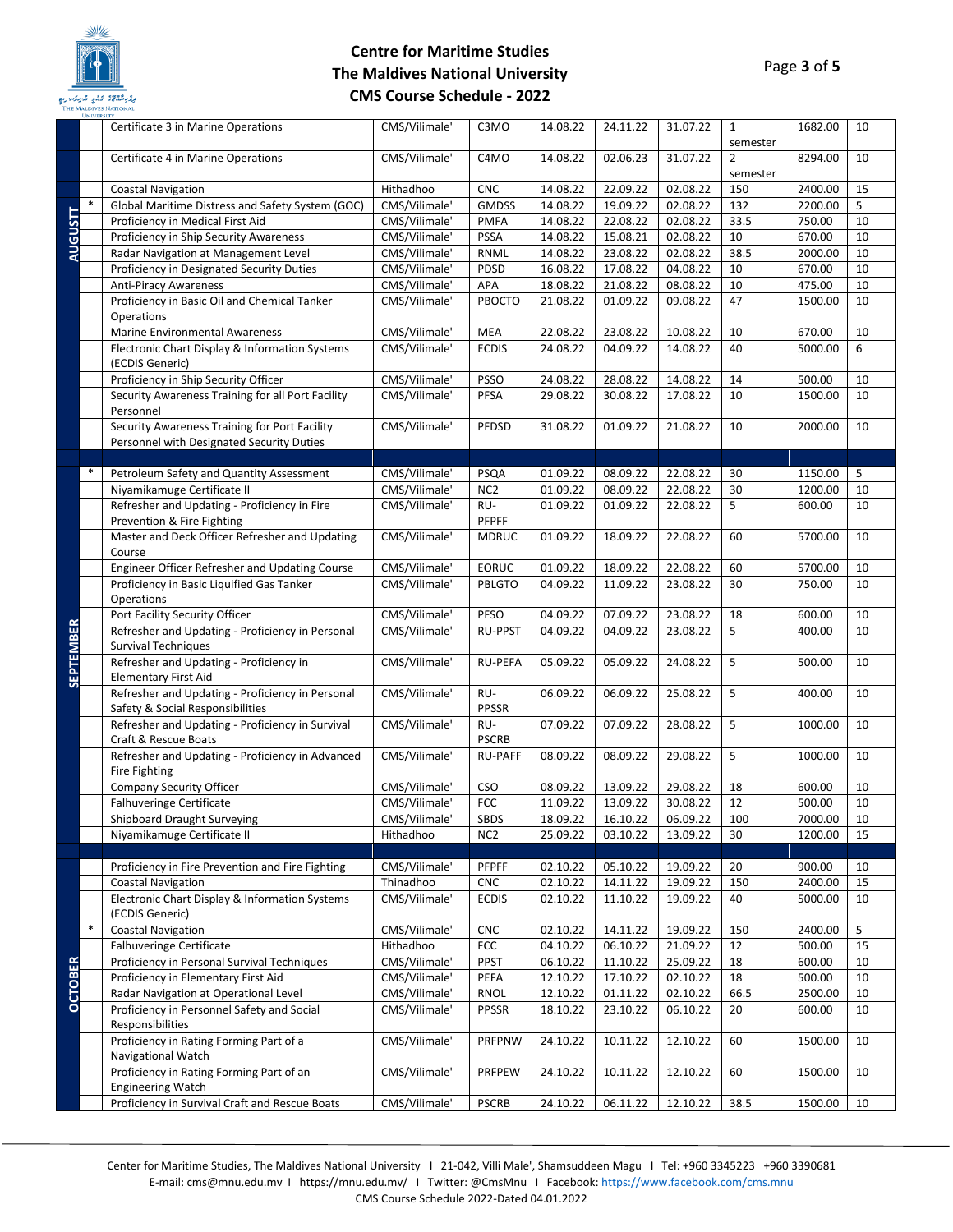

|                 | <b>UNIVE</b> |                                                                                 |               |                 |          |          |          |      |         |    |
|-----------------|--------------|---------------------------------------------------------------------------------|---------------|-----------------|----------|----------|----------|------|---------|----|
|                 | $\ast$       | Proficiency in Ship Security Awareness                                          | CMS/Vilimale' | <b>PSSA</b>     | 24.10.22 | 25.10.22 | 12.10.22 | 10   | 670.00  | 5  |
|                 | $\ast$       | Proficiency in Designated Security Duties                                       | CMS/Vilimale' | PDSD            | 26.10.22 | 30.10.22 | 16.10.22 | 10   | 670.00  | 5  |
|                 |              | Global Maritime Distress and Safety System (GOC)                                | CMS/Vilimale' | <b>GMDSS</b>    | 30.10.22 | 06.12.22 | 17.10.22 | 132  | 2200.00 | 10 |
|                 | $\ast$       | <b>Anti-Piracy Awareness</b>                                                    | CMS/Vilimale' | APA             | 31.10.22 | 01.11.22 | 18.10.22 | 10   | 475.00  | 10 |
|                 |              |                                                                                 |               |                 |          |          |          |      |         |    |
|                 |              | Proficiency in Basic Oil and Chemical Tanker                                    | CMS/Vilimale' | PBOCTO          | 01.11.22 | 15.11.22 | 19.10.22 | 47   | 1500.00 | 10 |
|                 |              | Operations                                                                      |               |                 |          |          |          |      |         |    |
|                 |              | Shipboard Draught Surveying                                                     | CMS/Vilimale' | <b>SBDS</b>     | 01.11.22 | 29.11.22 | 19.10.22 | 100  | 7000.00 | 10 |
|                 |              | Radar Navigation at Management Level                                            | CMS/Vilimale' | <b>RNML</b>     | 01.11.22 | 13.11.22 | 19.10.22 | 38.5 | 2000.00 | 5  |
|                 | $\ast$       | Marine Environmental Awareness                                                  | CMS/Vilimale' | <b>MEA</b>      | 02.11.22 | 06.11.22 | 20.10.22 | 10   | 670.00  | 5  |
|                 |              | Proficiency in Advanced Fire Fighting                                           | CMS/Vilimale' | PAFF            | 07.11.22 | 16.11.22 | 24.10.22 | 39.5 | 1500.00 | 10 |
|                 | $\ast$       | Proficiency in Ship Security Officer                                            | CMS/Vilimale' | PSSO            | 07.11.22 | 09.11.22 | 24.11.22 | 14   | 500.00  | 5  |
|                 | $\ast$       | Security Awareness Training for all Port Facility                               | CMS/Vilimale' | PFSA            | 10.11.22 | 13.11.22 | 30.10.22 | 10   | 1500.00 | 5  |
|                 |              | Personnel                                                                       |               |                 |          |          |          |      |         |    |
|                 |              | Security Awareness Training for Port Facility                                   | CMS/Vilimale' | PFDSD           | 14.11.22 | 15.11.22 | 01.11.22 | 10   | 2000.00 | 5  |
| <b>NOVEMBER</b> |              | Personnel with Designated Security Duties                                       |               |                 |          |          |          |      |         |    |
|                 | $\ast$       | Niyamikamuge Certificate II                                                     | CMS/Vilimale' | NC <sub>2</sub> | 15.11.22 | 22.11.22 | 02.11.22 | 30   | 1200.00 | 5  |
|                 |              | Niyamikamuge Certificate II                                                     | Thinadhoo     | NC <sub>2</sub> | 15.11.22 | 22.11.22 | 02.11.22 | 30   | 1200.00 | 15 |
|                 | $\ast$       | Port Facility Security Officer                                                  | CMS/Vilimale' | PFSO            | 16.11.22 | 21.11.22 | 06.11.22 | 18   | 600.00  | 5  |
|                 |              | Proficiency in Medical First Aid                                                | CMS/Vilimale' | <b>PMFA</b>     | 17.11.22 | 27.11.22 | 07.11.22 | 33.5 | 750.00  | 10 |
|                 | $\ast$       | Company Security Officer                                                        | CMS/Vilimale' | <b>CSO</b>      | 22.11.22 | 27.11.22 | 10.11.22 | 18   | 600.00  | 5  |
|                 | $\ast$       | Falhuveringe Certificate                                                        | CMS/Vilimale' | FCC             | 23.11.22 | 27.11.22 | 13.11.22 | 12   | 500.00  | 5  |
|                 |              | Falhuveringe Certificate                                                        | Thinadhoo     | FCC             | 23.11.22 | 27.11.22 | 15.11.22 | 12   | 500.00  | 15 |
|                 |              | Proficiency in Medical Care                                                     | CMS/Vilimale' | PMC             | 28.11.22 | 11.12.22 | 16.11.22 | 48   | 1500.00 | 10 |
|                 |              |                                                                                 |               |                 |          |          |          |      |         |    |
|                 |              | Proficiency in Basic Liquified Gas Tanker                                       | CMS/Vilimale' | PBLGTO          | 01.12.22 | 12.12.22 | 21.11.22 | 30   | 750.00  | 5  |
|                 |              | Operations                                                                      |               |                 |          |          |          |      |         |    |
|                 |              | Proficiency in Crisis Management and Human                                      | CMS/Vilimale' | <b>PCMHB</b>    | 01.12.22 | 05.12.22 | 21.11.22 | 14   | 500.00  | 10 |
|                 |              | <b>Behavior</b>                                                                 |               |                 |          |          |          |      |         |    |
|                 |              | Master and Deck Officer Refresher and Updating                                  | CMS/Vilimale' | <b>MDRUC</b>    | 01.12.22 | 18.12.22 | 21.11.22 | 60   | 5700.00 | 10 |
|                 |              | Course                                                                          |               |                 |          |          |          |      |         |    |
|                 |              | Engineer Officer Refresher and Updating Course                                  | CMS/Vilimale' | <b>EORUC</b>    | 01.12.22 | 18.12.22 | 21.11.22 | 60   | 5700.00 | 10 |
|                 |              | Refresher and Updating - Proficiency in Fire                                    | CMS/Vilimale' | RU-             | 01.12.22 | 01.12.22 | 21.11.22 | 5    | 600.00  | 10 |
| <b>DECEMBER</b> |              | Prevention & Fire Fighting                                                      |               | <b>PFPFF</b>    |          |          |          |      |         |    |
|                 |              | Refresher and Updating - Proficiency in Personal                                | CMS/Vilimale' | <b>RU-PPST</b>  | 04.12.22 | 04.12.22 | 22.11.22 | 5    | 400.00  | 10 |
|                 |              | <b>Survival Techniques</b>                                                      |               |                 |          |          |          |      |         |    |
|                 |              | Refresher and Updating - Proficiency in                                         | CMS/Vilimale' | <b>RU-PEFA</b>  | 05.12.22 | 05.12.22 | 23.11.22 | 5    | 500.00  | 10 |
|                 |              | <b>Elementary First Aid</b><br>Refresher and Updating - Proficiency in Personal | CMS/Vilimale' | RU-             | 06.12.22 |          |          | 5    | 400.00  | 10 |
|                 |              | Safety & Social Responsibilities                                                |               | PPSSR           |          | 06.12.22 | 24.11.22 |      |         |    |
|                 |              | Proficiency in Crowd Management                                                 | CMS/Vilimale' | <b>PCM</b>      | 06.12.22 | 07.12.22 | 24.11.22 | 8    | 450.00  | 10 |
|                 |              | Refresher and Updating - Proficiency in Survival                                | CMS/Vilimale' | RU-             | 07.12.22 | 07.12.22 | 27.11.22 | 5    | 1000.00 | 10 |
|                 |              | Craft & Rescue Boats                                                            |               | <b>PSCRB</b>    |          |          |          |      |         |    |
|                 |              | Refresher and Updating - Proficiency in Advanced                                | CMS/Vilimale' | <b>RU-PAFF</b>  | 08.12.22 | 08.12.22 | 28.11.22 | 5    | 1000.00 | 10 |
|                 |              | <b>Fire Fighting</b>                                                            |               |                 |          |          |          |      |         |    |
|                 |              |                                                                                 |               |                 |          |          |          |      |         |    |
|                 |              |                                                                                 |               |                 |          |          |          |      |         |    |